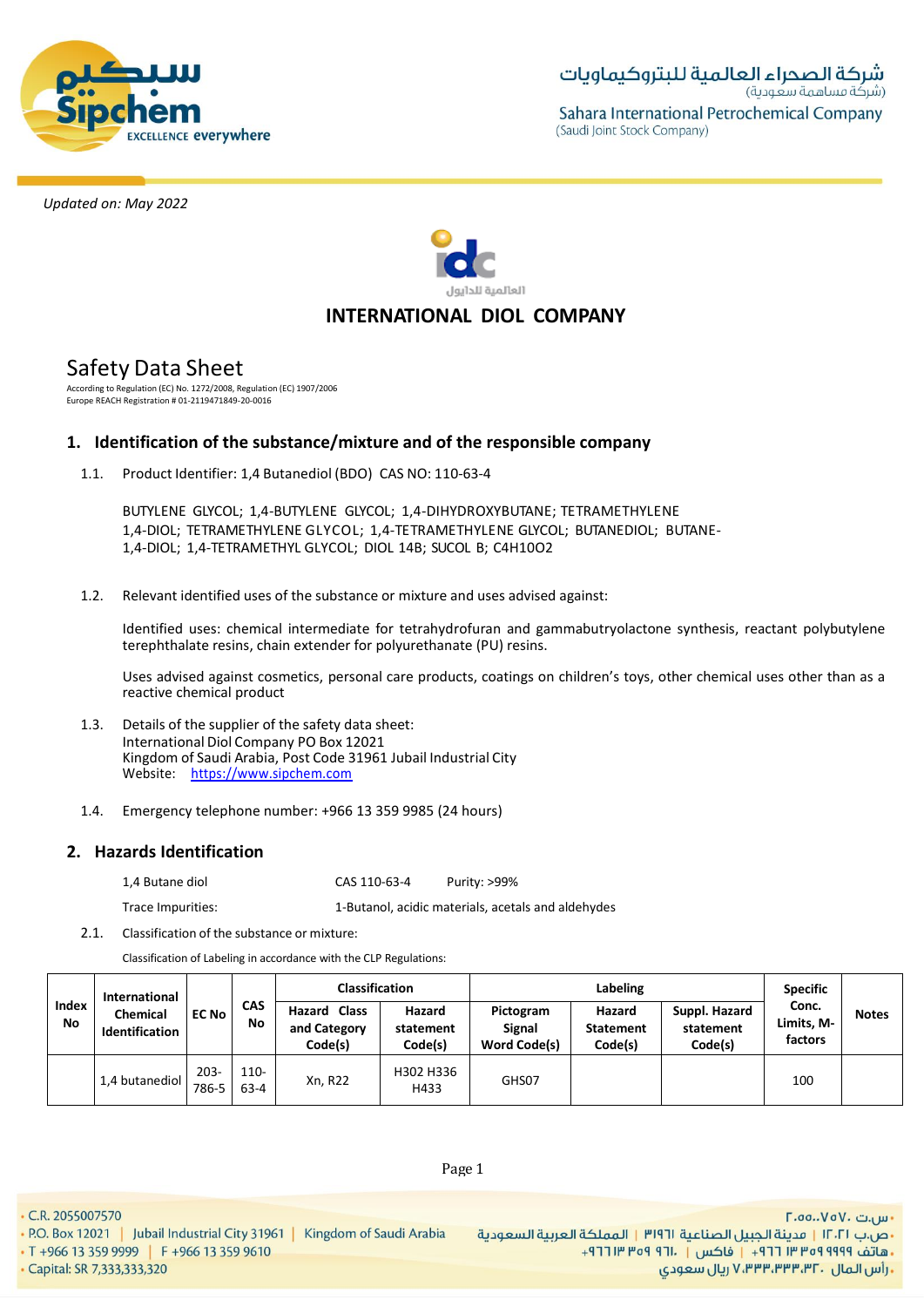

**Classification according to Regulation 1272/2008/EC (CLP)**

**Basis for Classification** This substance is classified based on Directive 1272/2008/EC and its amendments (CLP Regulation, GHS)

**1,4-BUTANEDIOL (110-63-4)**

**Symbol(s)**:



**Signal Word**: Warning

### **Hazard(s)**:

**H302**: Harmful if swallowed

**H336:** May cause drowsiness or dizziness **H433**: Harmful to terrestrial vertebrates

#### **Prevention:**

**P261:** Avoid breathing dust/fume/gas/mist/vapors/spray

**P264**: Wash ... thoroughly after handling.

**P270**: Do not eat, drink or smoke when using this product.

#### **Response:**

**P301+P312**: IF SWALLOWED: Call a POISON CENTER or doctor/physician if you feel unwell. **P330**: Rinse mouth.

#### **Disposal:**

**P501**: Dispose of contents/container to all governmental regulations. Incineration is a preferred method.

### **SAFETY DATA SHEET**

**Emergency overview: WARNING** Combustible liquid. May be harmful if ingested or inhaled. Avoid skin contact.

#### **Potential chronic health effects:**

| <b>CARCINOGENIC EFFECTS:</b>  | No carcinogenic effects reported                                    |
|-------------------------------|---------------------------------------------------------------------|
| <b>MUTAGENIC EFFECTS:</b>     | Negative (Mammalian cell)                                           |
| <b>REPRODUCTION TOXICITY:</b> | Negative (Mammalian cell and chromosome aberration) See Section 11. |

2.2. Label: See table above.

2.3. Other hazards: None known.

# **3. Composition/information on ingredients**

| Formula | C4H10O2   |
|---------|-----------|
| CAS-No  | 110-63-4  |
| EC-No   | 203-786-5 |

Page 2

• C.R. 2055007570

- Capital: SR 7,333,333,320

<mark>۰</mark>٬۵۵٬۰۷۵۷۰ س. •ص.ب ١٢٠٢١ | مدينة الجبيل الصناعية ٣١٩٦١ | المملكة العربية السعودية +هاتف ٩٩٩٩ ٩٥٩ ٣٣ ٣٦٦ + إ فاكس | ١٣٠١ ٩٥٩ ٣١٢ + ريال سعودي, ۷٬۳۳۳٬۳۳۳٬۳۲۰ ريال سعودي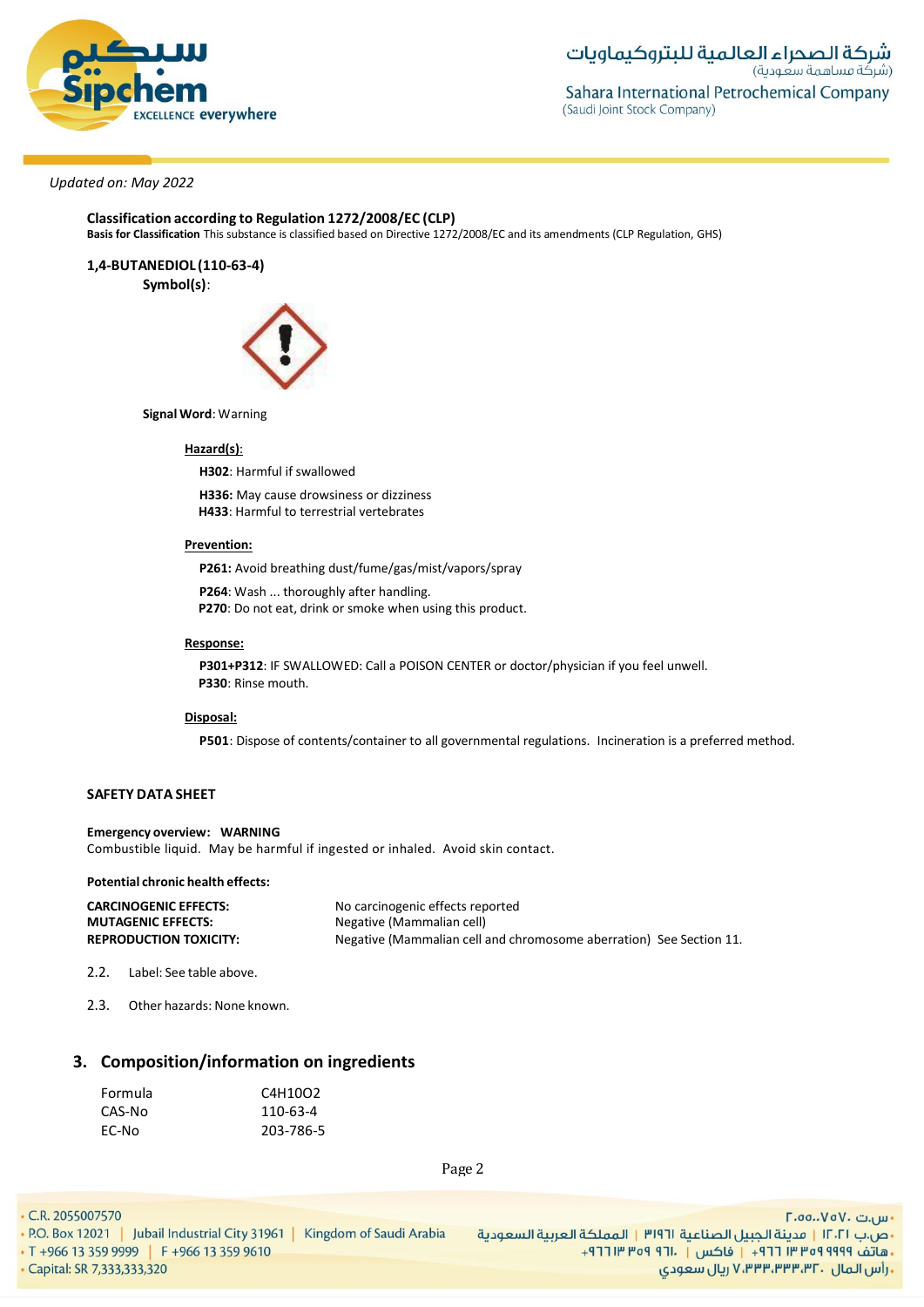

Mol Wt. 90.12 g/mol

## **4. First Aid Measures**

4.1. Description of first aid measures

Eye Contact: Check for and remove any contact lenses. Immediately flush eyes with plenty of water for at least 15 minutes, occasionally lifting the upper and lower eyelids. Get medical attention immediately.

Skin Contact: In case of contact, immediately flush skin with plenty of water for at least 15 minutes while removing contaminated clothing and shoes. Wash clothing before reuse. Clean shoes thoroughly before reuse. Get medical attention immediately.

Inhalation: Move exposed person to fresh air. If not breathing, if breathing is irregular or if respiratory arrest occurs, provide artificial respiration or oxygen by trained personnel. Loosen tight clothing such as a collar, tie, belt or waistband. Get medical attention immediately.

Ingestion: Wash out mouth and water. Do not induce vomiting unless directed to do so by medical personnel. Never give anything by mouth to an unconscious person. Get medical attention immediately.

4.2. Most important symptoms and effects, both acute and delayed:

At high levels CNS disorders, headache, dizziness, unconsciousness. Potential damage to liver and kidneys.

4.3. Indication of immediate medical attention and special treatment needed:

Treat symptomatically and supportively.1,4 Butanediol is metabolized in vitro to succinic acid and 4—hydroxybutyric acid.

### **5. Firefighting measures**

5.1. Extinguishing media

| Suitable extinguishing media:   | Water spray (fog), dry chemical, CO2, foams |
|---------------------------------|---------------------------------------------|
| Unsuitable extinguishing media: | Do no use a water jet.                      |

5.2. Special hazards arising from the substance or mixture:

Vapors are heavier than air and may spread along floor surfaces.

5.3. Advice for fire fighters:

*Special protective equipment for fire fighters:* Fire fighters should wear appropriate protective equipment and self- contained breathing apparatus (SCBA) with a full face-piece operated in positive pressure mode. Prevent mixing with alkali and amines materials.

*Further information:* Promptly isolate the scene by removing all persons from the vicinity of the incident if there is a fire. No action shall be taken involving any personal risk or without suitable training. Move containers from fire area if this can be done without risk. Use water spray to keep fire-exposed containers cool. Do not allow fire extinguishing water to contaminate surface or groundwater systems.

Page 3

• C.R. 2055007570

. P.O. Box 12021 | Jubail Industrial City 31961 | Kingdom of Saudi Arabia

• T +966 13 359 9999 | F +966 13 359 9610 - Capital: SR 7,333,333,320

- س.ت ۷۰۵۰، ۲.۵۵. •ص.ب ١٢٠٢١ | قدينة الحبيل الصناعية ١٣١٩٦ | المملكة العربية السعودية +هاتف ٩٩٩٩ ٩٩٩ ٣٣٣ ٣ ٢٦٢ + إ فاكس | . ١٣١٢ ٩٣٩ ١٣ ٢٦٦ + **, رأس المال ۷٬۳۳۳٬۳۳۳٬۳۲۰ ریال سعودی**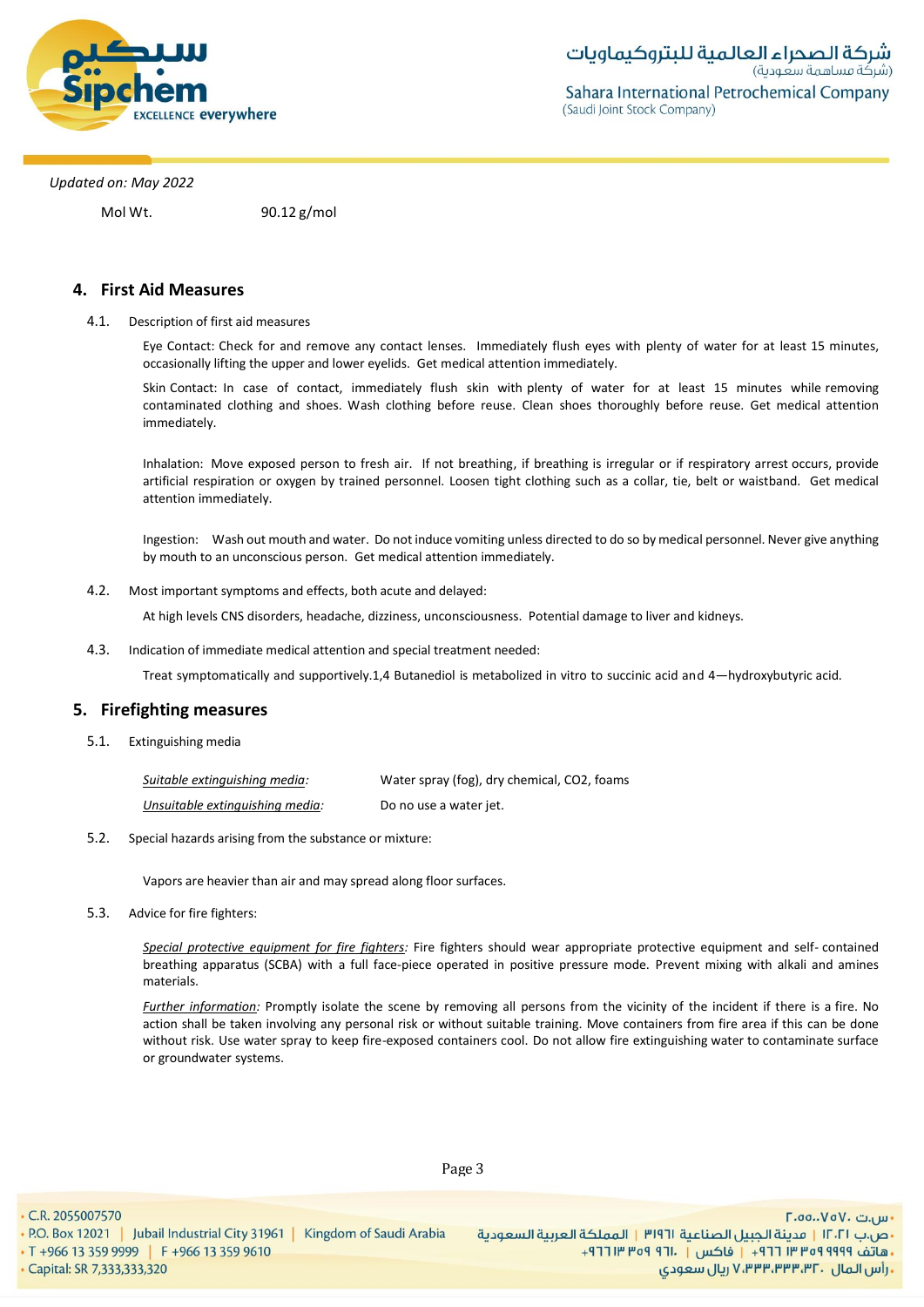

#### **6. Accidental release measures**

6.1. Personal precautions, protective equipment and emergency procedures:

*Advice for non-emergency personnel*: Evacuate the danger zone; follow emergency precautions. Secure emergency assistance immediately. Avoid contact with the material; do not breath dusts. If possible, provide additional ventilation.

*Advice for emergency responders*: Do not act without proper training and emergency equipment. See Section 8 for additional information. Evacuate surrounding areas. Eliminate all ignition sources including flares and all open flames. Avoid all contact with spilled material. Maintain adequate ventilation and wear appropriate respiratory protection.

#### 6.2. Environmental precautions:

Avoid dispersal of spilled material, runoff and contact with soil, waterways, drains and sewers. Inform the relevant authorities if the product has caused environmental pollution (sewers, waterways, soil or air).

6.3. Methods and materials for containment:

Stop leak or spill if without risk. Move containers from spill area. Approach release from upwind. Prevent entry into sewers, surface waters, basements or confined areas. Wash spillage into effluent treatment plant. Contain and collect spillage using appropriate personal protective equipment. Chemical-resistant, impervious gloves complying with an approved standard should be worn at all times when handing chemical products or if a risk assessment indicates this is necessary. Collect and contain spillage with non-combustible, absorbent material (e.g. sand, earth, vermiculite or diatomaceous earth) and place in a container for disposal according to local regulations. Use spark- proof tools and explosion proof equipment if flammable gasses, liquids or vapors are present in the spill area. Contaminated absorbent material may pose the same hazard(s) as the spilled product.

6.4. Reference to other sections:

See disposal instruction 13 and exposure controls Section 8.

### **7. Handling and storage**

7.1. Precautions for safe handling:

Observe all label precautions. Use appropriate personal protective equipment (see section 8). Eating, drinking and smoking should be prohibited in areas where this material is handled, stored and processed. Workers should wash hands and face before eating, drinking and smoking. Do not get in eyes or on skin or clothing. Do not ingest. Avoid breathing vapor or mist. Use only with adequate ventilation. Wear appropriate respirator when ventilation is inadequate. Do not enter storage areas and confined spaces unless adequately ventilated. Keep in the original container or an approved alternative made from a compatible material, kept tightly closed when not in use. Store and use away from heat, sparks, open flame or any other ignition source. To avoid fire or explosion, dissipate static electricity during transfer by grounding and bonding containers and equipment before transferring material. Empty containers retain product residue and can be hazardous. Do not reuse container.

*Advice on protection against fire and explosion:* Keep away from flames and sources of ignition – including static.

7.2. Conditions for safe storage, including any incompatibilities:

Store in accordance with local regulations. Store in a segregated and approved area. Store in original or bulk storage container protected from direct sunlight in a dry, cool and well-ventilated area, away from incompatible materials (see section 10) and food and drink. Eliminate all ignition sources. Separate from oxidizing materials, amines and alkalis.

Bulk storage should be in approved vessels, preferably stainless steel that is grounded and vented Keep use containers tightly closed and sealed until ready for use. Containers that have been opened must be carefully resealed and kept upright

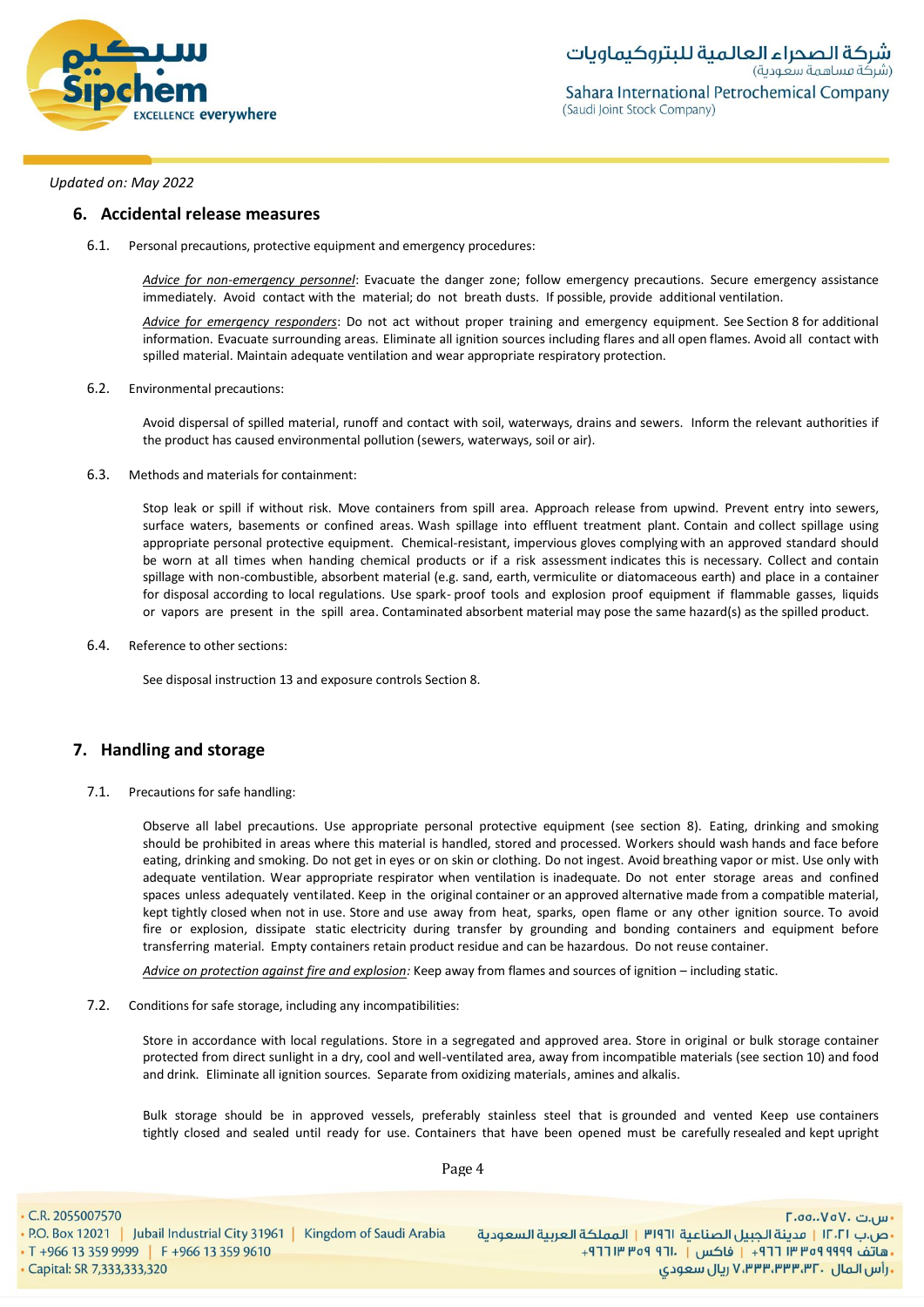

(Saudi Joint Stock Company)

*Updated on: May 2022*

to prevent leakage. Do not store in unlabeled containers. Use appropriate containment to avoid environmental contamination. Do not store in mild steel containers.

7.3. Specific end uses:

No other additional special end uses are anticipated.

### **8. Exposure controls/personal protection**

8.1. Control parameters:

Personal, workplace or environmental monitoring may be necessary to ensure exposures are below recommended and legal limits.

Exposure limits:

**ACGIH, NIOSH, OSHA (US), Mexico, and EU** have not developed exposure limits for 1,4 butanediol. Use recommended safe handling practices to minimize unnecessary exposure.

#### **Exposure Limits for Chemicals which may be generated during processing**

This material has no components listed.

8.2. Exposure controls:

Engineering measures: Use only with adequate ventilation. Use process enclosures, local exhaust ventilation or other engineering controls to keep worker exposure to airborne contaminants below any recommended or statutory limits. The engineering controls also need to keep gas, vapor or dust concentrations below any lower explosive limits. Use explosionproof ventilation equipment.

Individual protection measures:

*Hygiene measures:* Wash hands, forearms and face thoroughly after handling chemical products, before eating, smoking and using the lavatory and at the end of the working period. Appropriate techniques should be used to remove potentially contaminated clothing. Discard contaminated clothing or wash thoroughly before reusing. Ensure that eyewash stations and safety showers are close to the workstation location*.*

*Eye/face protection:* Safety eyewear complying with an approved standard should be used when a risk assessment indicates this is necessary to avoid exposure to product dusts, liquid splashes or mists. Goggles should be worn where eye contact is possible.

*Hand protection:* Chemical-resistant, impervious gloves complying with an approved standard should be worn at all times when handling chemical products if a risk assessment indicates this is required.

*Glove material:* nitrile, butyl rubber or PVC Glove thickness: 0.7 mm or thicker

*Break through time:* > 240 minutes

*Other protective equipment:* Flame retardant antistatic protective clothing may be required if used in areas where flammables are processed.

*Respiratory protection:* A properly fitted air purifying respirator or air supply respirator should be worn if a risk assessment indicates that respiratory protection is necessary. Respirator selection must be based upon known or measured levels of exposure.

*Environmental exposure controls:* Ventilation and engineering controls to protect workers and ventilate work area to at or below recommended employee exposure levels. Technical measures are preferred over use of personal protective equipment. Environmental controls, such as scrubber or thermal oxidizer may be required to prevent process releases to the atmosphere. Do not empty or flush into drains.

### **9. Physical and chemical properties**

9.1. Information on basic physical and chemical properties:

Page 5

- C.R. 2055007570
- P.O. Box 12021 | Jubail Industrial City 31961 | Kingdom of Saudi Arabia • T +966 13 359 9999 | F +966 13 359 9610

- س.ت ۷۰۵۰، ۲.۵۵. •ص.ب ١٢٠٢١ | قدينة الحبيل الصناعية ١٣١٩٦ | المملكة العربية السعودية + هاتف ٩٩٩٩ ٩٥٩ ٣٣ ٣ ٢٦٢ - واكس | . ١٣ ٢٥٩ ٣ ١٣ ٢٦٢ . رأس المال . V،۳۳۳،۳۳۳،۳۲ ريال سعودي

· Capital: SR 7,333,333,320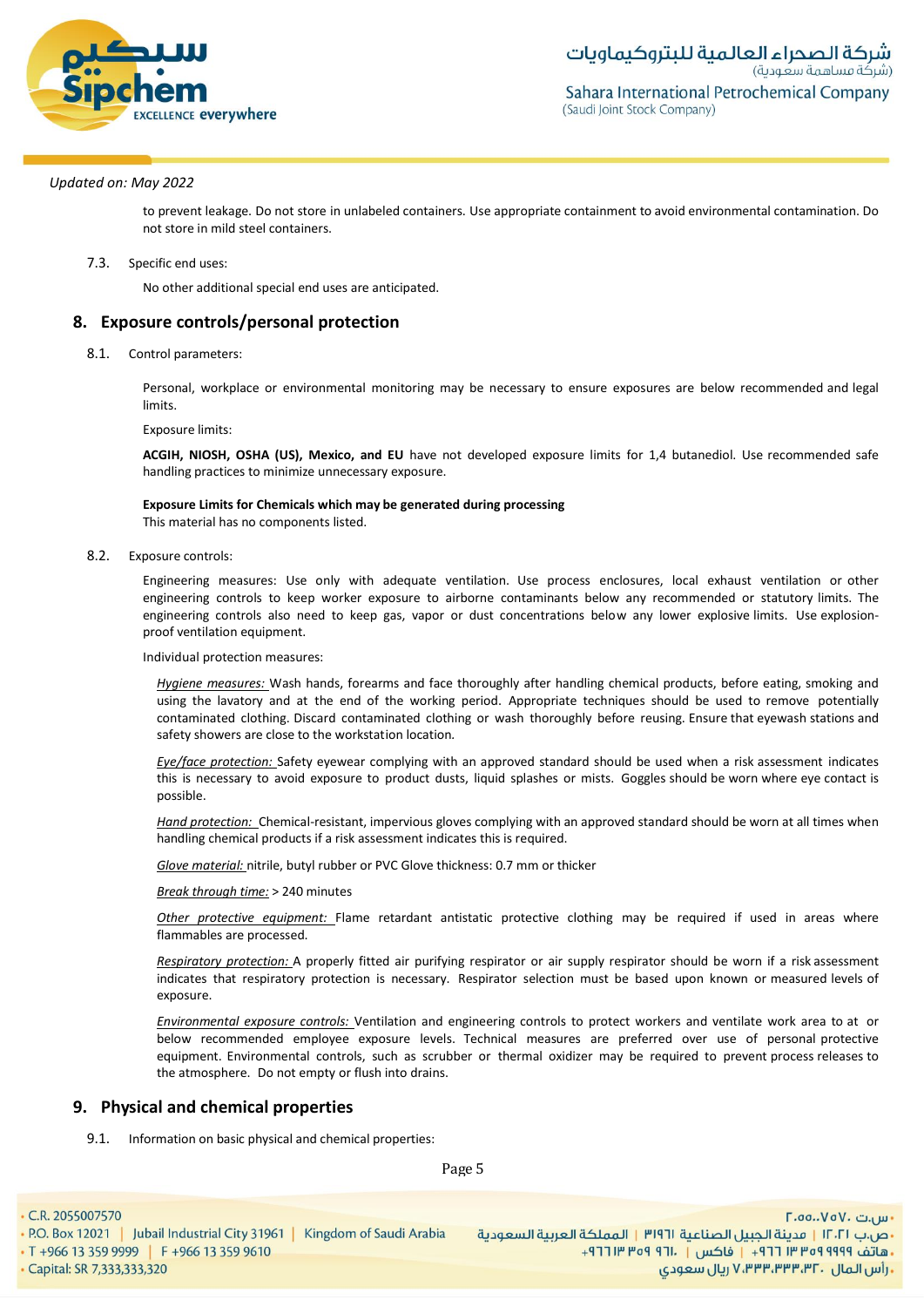

| <b>Physical State: Liquid</b>                  | Appearance: clear                      |
|------------------------------------------------|----------------------------------------|
| <b>Color:</b> colorless                        | <b>Physical Form: liquid</b>           |
| <b>Odor:</b> faint odor                        | <b>Odor Threshold: Not available</b>   |
| <b>Texture: viscous</b>                        | <b>pH</b> : neutral                    |
| Melting Point: 19 - 20 °C                      | Boiling Point: 228 °C                  |
| <b>Evaporation Rate: &lt;1 butyl acetate=1</b> | Flash Point: >121 °C OC                |
| LEL: 1.95 %                                    | <b>OSHA Flammability Class: IIIB</b>   |
| <b>UEL: 18.3 %</b>                             | Autoignition: 350 °C                   |
| Vapor Pressure: <1 mmHg 38 °C                  | Vapor Density (air = 1): $3.1$         |
| <b>Density: Not available</b>                  | Specific Gravity (water = $1$ ): 1.017 |
| Water Solubility: soluble                      | Coeff. Water/Oil Dist: Not available   |
| Viscosity: 84.9 cP 20 °C                       | Volatility: $0\%$                      |
| <b>Molecular Weight: 90.12</b>                 | Molecular Formula: H-O-(C-H2)4-O-H     |
| <b>Solvent Solubility:</b>                     |                                        |
| Soluble: alcohols, slightly soluble ethers     |                                        |

# **10. Stability and reactivity**

10.1. Reactivity:

No hazardous reactivity.

10.2. Chemical stability:

Stable at normal temperatures and pressure

10.3. Possibility of hazardous reactions:

May polymerizes with evolution of heat. Avoid contact with heat, acids or amines.

10.4. Conditions to avoid:

Avoid heat, flames, sparks and other sources of ignition. Avoid contact with incompatible materials

10.5. Incompatible materials:

Acids, oxidizing materials, metal oxides, metal salts,

10.6. Hazardous decomposition products:

Thermal decomposition will yield oxides of carbon.

# **11. Toxicological information**

11.1. Information on toxicological effects:

*Acute oral toxicity* LD50 rat: 1525 mg/kg (RTECS)

Page 6

<sup>•</sup> C.R. 2055007570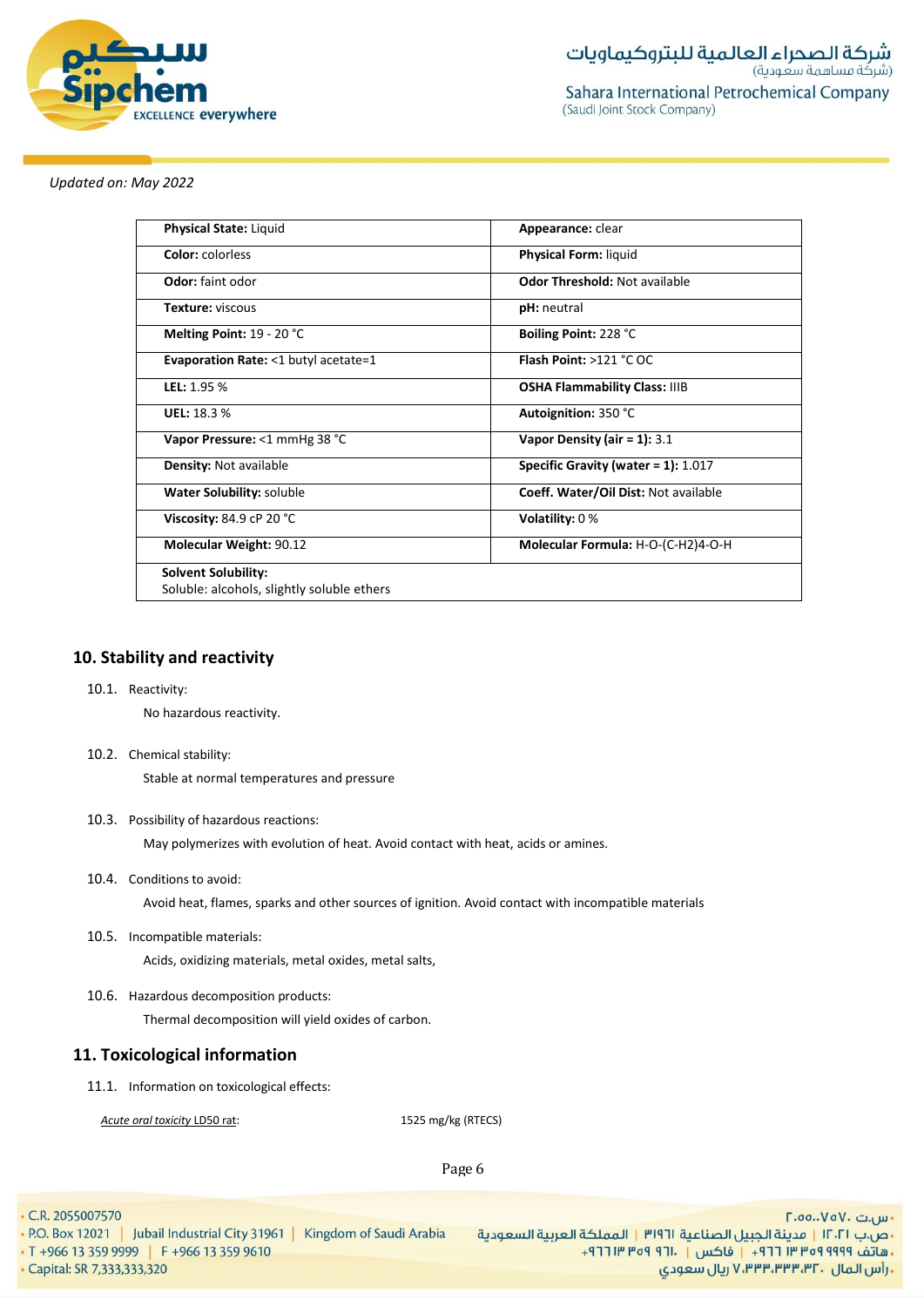

| Dermal LD50 rabbit:                                 | $>$ 2000 mg/kg (RTECS)                                                                   |
|-----------------------------------------------------|------------------------------------------------------------------------------------------|
| Acute inhalation toxicity:                          | >5.1 mg/kg 4 hours (IUCLID)                                                              |
| Skin irritation:                                    | Mild irritation on repeated exposure. (RTECS)                                            |
| Eye irritation (rabbit):                            | May cause eye irritation (RTECS)                                                         |
| Sensitization (quinea piq):                         | <b>Negative</b>                                                                          |
| <b>Genotoxicity and Reproductive Effects:</b>       | No impairment of reproductive performance expected (Lit))                                |
| Ames test:                                          | negative (IUCLID)                                                                        |
| Specific target organ toxicity - single exposure:   | May cause respiratory irritation.                                                        |
| Specific target organ toxicity - repeated exposure: | This substance is not classified as a specific target organ toxicant, repeated exposure. |
| Aspiration hazard:                                  | No information available                                                                 |
|                                                     |                                                                                          |

#### 11.2. Additional information:

After uptake of large quantities:

Systemic effects: May aggravate existing skin disorders and allergies. Ingestion: May cause nausea and vomiting. Central nervous system effects may include excitation, euphoria, headache, dizziness, drowsiness, dullness, blurred vision, fatigue, tremors, convulsions, unconsciousness, severe narcosis, coma, respiratory arrest, and death, a result of collapse of the sympathetic and parasympathetic nervous system. May also affect renal function and cause renal damage. Animal studies also noted constriction of pupils and total loss of reflexes. One study using rats showed a weight loss during the first 8 of 29 weeks. Another study using rats given 30 mg/kg/day, for 6 months, showed blood cholinesterase depression, changes in protein fraction of the serum, and decrease in sh- groups of the blood. The no effect level was 25 mg/kg/day.

Further data: Handle using good occupational and environmental health practices.

# **12. Ecological information**

#### 12.1. Toxicity

*Toxicity in fish LC50: Toxicity to daphnia and other aquatic invertebrates: Toxicity to algae*:

- 12.2. Persistence and degradability: Expected to be readily biodegradable
- 12.3. Bio accumulative potential:

Bioaccumulation not expected.

- 12.4. Mobility in soil: No information available.
- 12.5. Results of PBT and vPvB assessment: Assessment not available.
- 12.6. Other adverse effects:

*>10000 mg/L (96 hr Static, Leuciscus idus) 813 mg/L (48hr, Daphnia magna) >500 mg/L (96hr, Desmodesmus subspicatus)*

Page 7

 $\cdot$  C.R. 2055007570

. P.O. Box 12021 | Jubail Industrial City 31961 | Kingdom of Saudi Arabia • T +966 13 359 9999 | F +966 13 359 9610

- Capital: SR 7,333,333,320

<mark>۰</mark>٬۵۵٬۰۷۵۷۰ س. •ص.ب ١٢٠٢١ | مدينة الجبيل الصناعية ٣١٩٦١ | المملكة العربية السعودية + هاتف ٩٩٩٩ ٩٥٩ ٣٣ ٣ ٢٩ + ١ فاكس | ٢٦٠١- ٣٥٩ ٣ ٢٦٢+ ريال سعودي, ۷٬۳۳۳٬۳۳۴٬۳۲۰ ريال سعودي,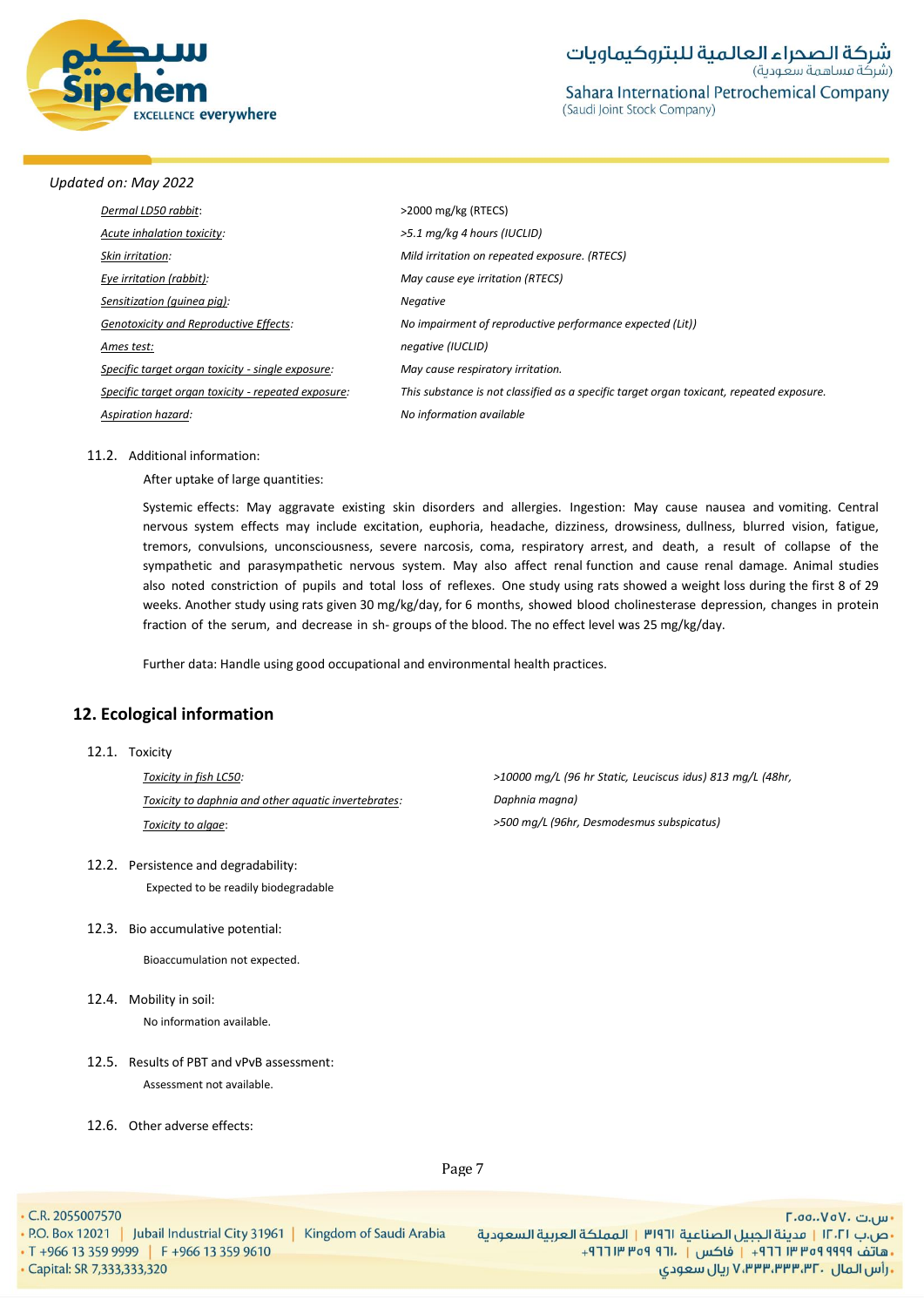

No additional environmental adverse effects are known.

12.7. Additional ecological information:

Do not allow product to enter surface waters, wastewater or soil.

# **13. Disposal considerations**

*Waste treatment methods:* The generation of waste should be avoided or minimized wherever possible. Empty containers or liners may retain some product residues. This material and its container must be disposed of in a safe way. Dispose of surplus and nonrecyclable products via a licensed waste disposal contractor. Disposal of this product, solutions and any by-products should at all times comply with the requirements of environmental protection and waste disposal legislation and any regional local authority requirements. Avoid dispersal of spilled material and runoff and contact with soil, waterways, drains and sewers.

### **14. Transport Information**

The transport regulations are cited according to international and/or harmonized transport regulations. Possible national deviations and country specific requirements are not considered.

| <b>US DOT Information:</b> | No Classification assigned. |
|----------------------------|-----------------------------|
| <b>TDG Information:</b>    | No Classification assigned. |
| <b>ADR Information:</b>    | No Classification assigned. |
| <b>RID Information:</b>    | No Classification assigned. |
| <b>IATA Information:</b>   | No Classification assigned. |
| <b>ICAO Information:</b>   | No Classification assigned. |
| <b>IMDG Information:</b>   | No Classification assigned  |

## **15. Regulatory information**

15.1. Safety, health and environmental regulations/legislation specific for the substance or mixture:

### **U.S. Federal Regulations**

None ofthese products components are listed under SARA Section 302 (40 CFR 355 Appendix A), SARA Section 311/312 (40 CFR 370.21), SARA Section 313 (40 CFR 372.65), CERCLA (40 CFR 302.4), TSCA 12(b), or require an OSHA process safety plan.

SARA Section 311/312 (40 CFR 370 Subparts B and C)

Acute Health: No Chronic Health: No Fire: No Pressure: No Reactive: No

### **U.S. State Regulations**

None of this product's components are listed on the state lists from CA, MA, MN, NJ or PA. Not listed under California Proposition 65

Germany Water Classification (110-63-4): ID Number 1338, hazard class 1 - low hazard to waters

### **Symbol(s):** Xn Harmful

### **Risk Phrases**

**R22** Harmful if swallowed.

### **Safety Phrases**

**S2** Keep out of the reach of children. **S13** Keep away from food, drink and animal feedingstuffs. **S24** Avoid contact with skin.

Page 8

 $\cdot$  C.R. 2055007570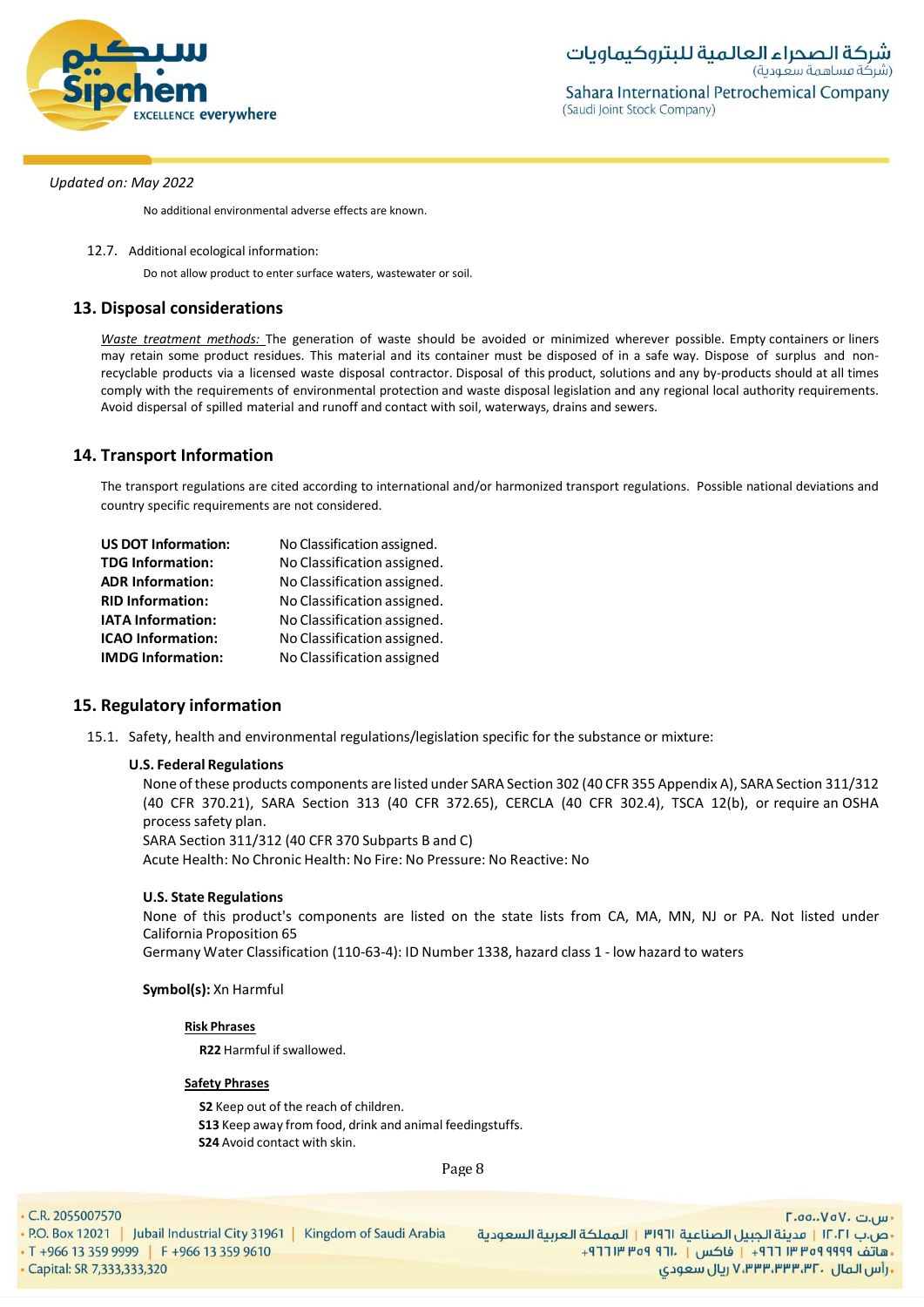

**S36** Wear suitable protective clothing.

**S46** If swallowed,seek medical advice immediately and show this container or label. Regulatory Inventory Status

| Component      | CAS      | US  | CA         | EU  | AU  | P۲  | JP  | KR  | <b>CN</b> | NZ  |
|----------------|----------|-----|------------|-----|-----|-----|-----|-----|-----------|-----|
| 1,4-BUTANEDIOL | 110-63-4 | Yes | <b>DSL</b> | EIN | Yes | Yes | Yes | Yes | Yes       | Yes |

### **Taiwan GHS Classifications**

Information below presented according to Taiwan's Bureau of Standards, Metrology and Inspection (BSMI) of the Ministry of Economic Affairs. This agency has published a series of standards (CNS 15030 1-27 Chemical Classification and Labeling) which provide guidance on classification and labeling of chemicals according to GHS.

| Taiwan: | Acute toxicity - Oral - Category 4 H302 Harmful if swallowed.                       |
|---------|-------------------------------------------------------------------------------------|
|         | Aspiration hazard - Category 2 H305 May be harmful if swallowed and enters airways. |

### **Taiwan GHS Labeling Information**

Labeling information below according to classifications published by Taiwan's Bureau of Standards, Metrology and Inspection (BSMI) of the Ministry of Economic Affairs. This agency has published a series of standards (CNS 15030 1-27 Chemical Classification and Labeling) which provide guidance on classification and labeling of chemicals according to GHS.

### **Symbols:**



**Signal Word**: Warning

#### **Hazard(s):**

**H302**: Harmful if swallowed

**H336:** May cause drowsiness or dizziness **H305**: May be harmful if swallowed and enters airways

### **Prevention:**

**P261:** Avoid breathing dust/fume/gas/mist/vapors/spray

**P264**: Wash ... thoroughly after handling. **P270**: Do not eat, drink or smoke when using this product.

#### **Response:**

**P301+P310**: IF SWALLOWED: Immediately call a POISON CENTER or doctor/physician. **P301+P312**: IF SWALLOWED: Call a POISON CENTER or doctor/physician if you feel unwell. **P330**: Rinse mouth. **P331**: Do NOT induce vomiting.

#### **Storage:**

**P405**: Store locked up.

### **Disposal:**

Page 9

• C.R. 2055007570

- P.O. Box 12021 | Jubail Industrial City 31961 | Kingdom of Saudi Arabia • T +966 13 359 9999 | F +966 13 359 9610
- Capital: SR 7,333,333,320